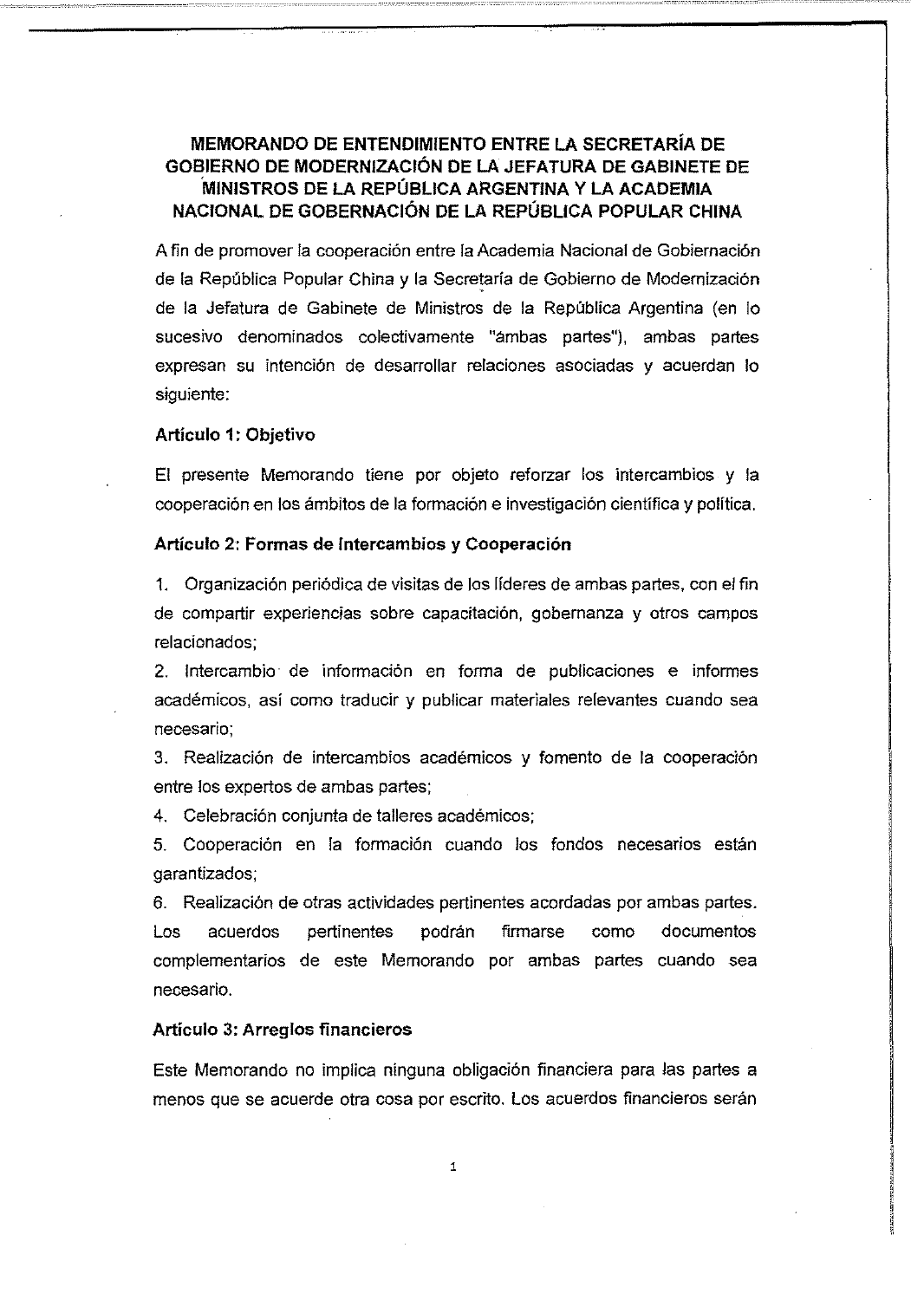negociados por ambas partes en función de los proyectos de cooperación específicos e identificados.

#### Artículo 4: Implementación

Para implementar eficiente y efectivamente este Memorando, ambas partes deberán nombrar una persona de contacto para mantener el intercambio y flujo de información regulares. El plan de acción anual de cooperación se realizará antes del mes de mayo del año anterior mediante un debate amistoso entre ambas partes.

#### Artículo 5: Duración, enmienda y terminación

Este Memorando entrará en vigor a la firma y permanecerá vigente por un periodo de 3 años. El mismo puede ser enmendado basado en sugerencias escritas de ambas partes. Si alguna de las partes desea finalizarlo de manera anticipada, la intención debe ser comunicada a la otra parte por escrito con una antelación no menor a seis (6) meses. La finalización anticipada no afectará la validez de los proyectos que se encuentren en ejecución.

Este memorando es firmado en dos (2) copias en inglés, dos (2) copias en chino y dos (2) copias en español, con cada una de las copias igualmente auténticas. En caso de divergencia de interpretación, prevalecerá el texto en inglés.

Cualquier controversia que surga en los acuerdos concretos y actividades que se realicen después de la suscripción del presente memorándum se resolverá por consultas entre ambas Partes.

Este Memorando se firma en el día. $27...$  del mes de  $\sqrt{V_0V_1^2+V_2^2+V_3^2}$  del año 2018.

 $\overline{\wedge}$ 

Andrés Horacio BARRA Secretario de Gobierno de Modernización de la Vicejefe de Gabinete de Ministros de la Academia de Nacional De Gobernación De República Argentina

 $\frac{1}{\frac{1}{26}}$  Vice Presidente Ejecutivo La República Popular de China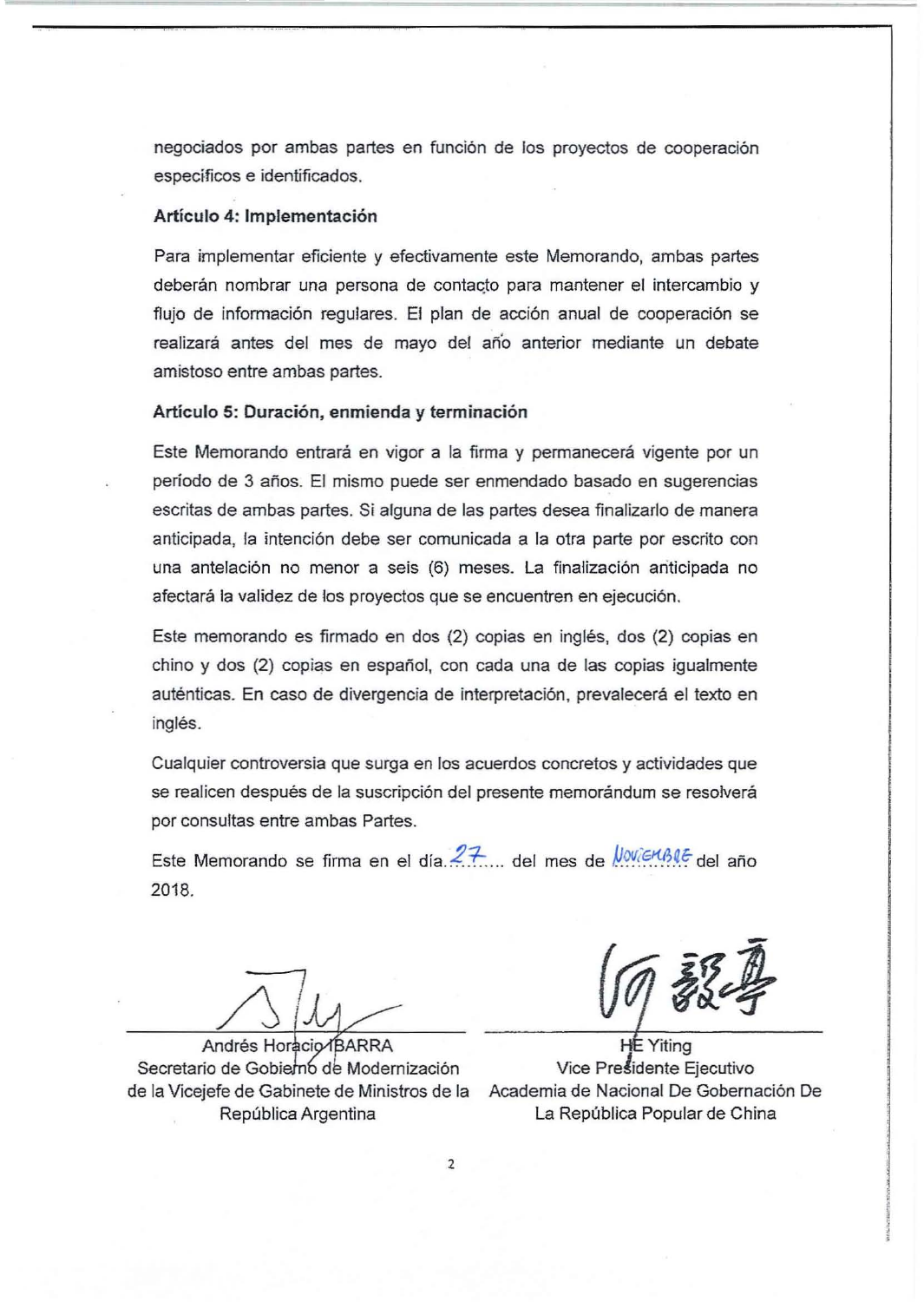MEMORANDUM OF UNDERSTANDING BETWEEN THE NATIONAL ACADEMY OF GOVERNANCE OF THE PEOPLE'S REPUBLlC OF CHINA ANO THE GOVERNMENT SECRETARIAT OF MODERNIZATlON OF THE CHIEF OF CABINET OFFICE OF THE ARGENTINE REPUBLIC

In order to promote cooperation between the National Academy of Governance of the People's Republic of China and the Government Secretariat for Modernization of the Chief of Cabinet Office of the Argentine Republíc (hereinafter collectively referred to as the "Parties"), both parties express their intention to develop associated relationships and agree on the following:

#### Article 1: Objective

The purpose of this Memorandum is to strengthen exchanges and cooperation in the fields of training and scientific research.

#### Article 2: Types of Exchanges and Cooperation

1. Periodic organization of visits by the members of both parties, in order to share experiences on training, governance and other related fields;

2. Exchange of information in the form of publícations and acadernic reports, as well as translate and publish relevant materials when necessary;

3. Conducting academic exchanges and fostering cooperation between the experts of both parties;

4. Joint celebration of academic workshops;

5. Cooperation in the training of state personnel when the necessary funds are guaranteed;

6. Cornpletion of other relevant activities agreed upon by both parties. The relevant agreements may be signed as supplementary documents to this Memorandum by both participants when necessary.

#### Article 3: Financial arrangements

This Memorandum does not imply any financial oblígation for the participants unless otherwise agreed in writing. The financial agreements will be negotiated by both parties based on specific and identified cooperation projects.

#### Article 4: Implementation

In order to efficiently and effectively implement this Memorandum, both parties should appoint a contact person to maintain the regular exchange and flow of information. The parties wíll adopt by common agreement an Annual Cooperation Action Plan. This Action Plan wíll be designed before the month of May of the year prior to its implementation.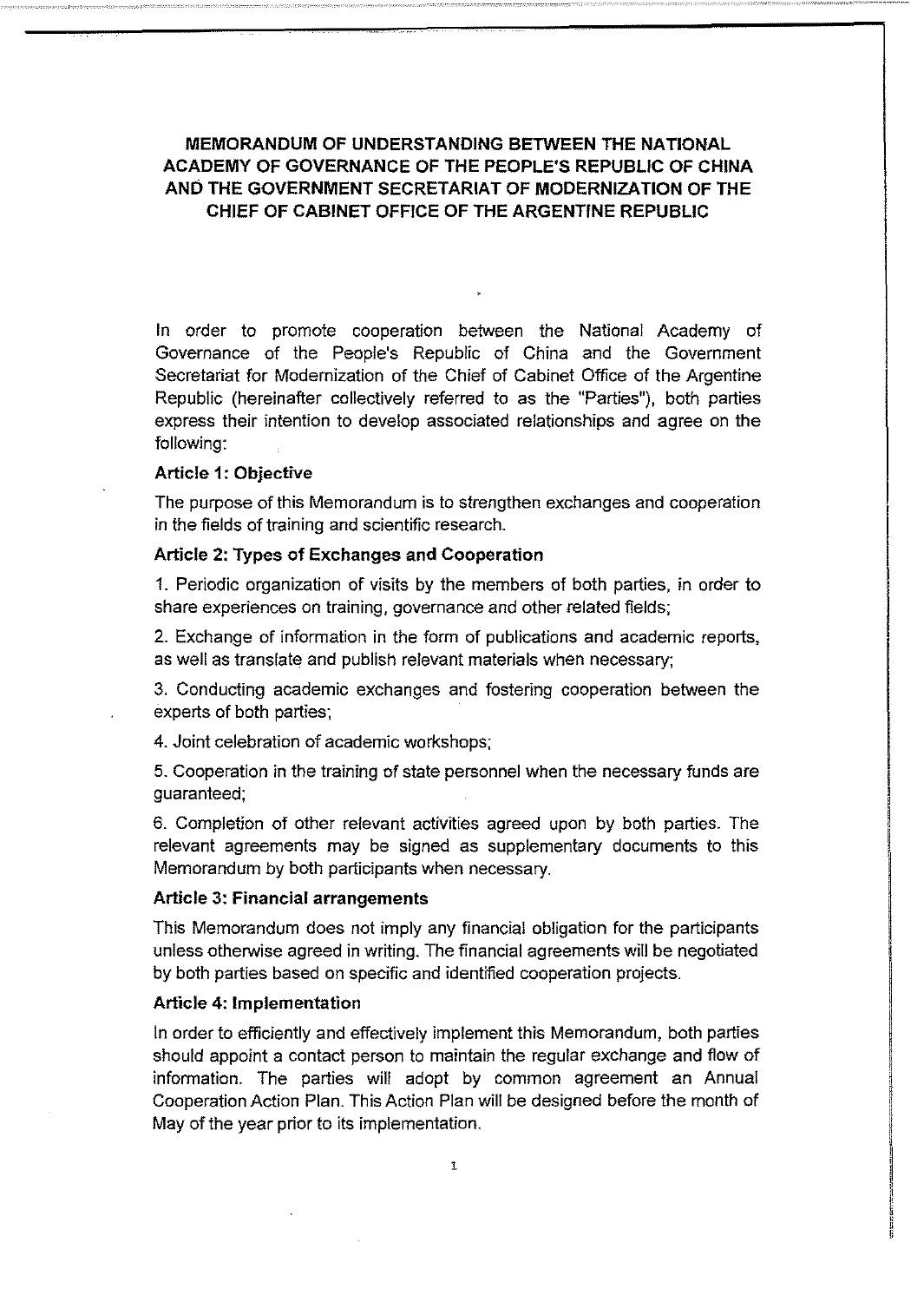#### Article 5: Duration, Amendment and Termination

This MoU takes effect upon signature and will remain valid for a period of 3 years.

This MoU may be amended based on written suggestíons by either party. Should either party wish to terminate this MoU, the intention has to be communicated to the other party in written form six months in advance. The termination of this MoU shall not affect the validity of projects under this MoU that were initiated prior to such termination.

This memorandum is signed in two (2) copies in English, two (2) copies in Chinese and two (2) copies in Spanish, with each of the copies equally authentic. In case of divergence of interpretation, the English text shall prevail.

The Parties undertake to resolve amicably among themselves, the disagreements or differences that may arise regarding the scope and execution of this Memorandum.

This Memorandum is signed on the day  $27$  of the month of *bort the* the year 2018.

**HE Yiting** Executive Vice President

National Academy of Governance of The People's Republic of China

 $\mathcal{A}$  -a-maximum and  $\mathcal{A}$ Andrés Ibarra

Government Secretary of Modernization Deputy Chief of Cabinet of Ministers of Argentina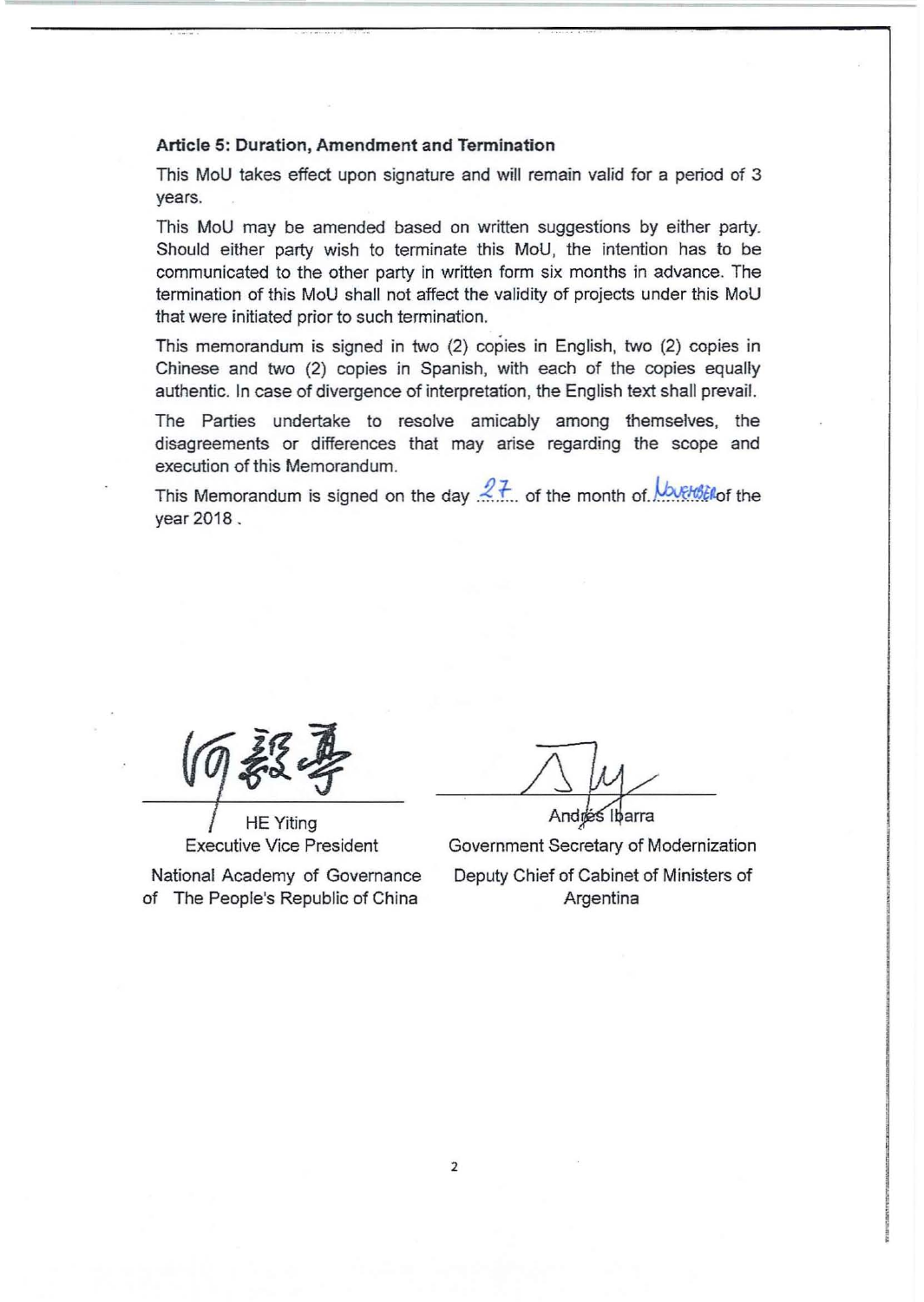# 中华人民共和国国家行政学院与阿根廷 共和国现代化国务秘书处合作谅解备忘录

为推动中华人民共和国国家行政学院和阿根廷共和国 现代化国务秘书处(以下简称"双方")的合作, 双方就建 立伙伴关系达成以下共识:

# 第一条: 主旨

本备忘录旨在加强双方在人员培训和科研领域的交流 与合作。

# 第二条: 交流与合作形式

1、双方领导人定期互访, 分享人员培训和治理等相关 领域的经验。

2. 双方进行出版物和学术报告的交流, 必要时翻译出 版相关资料。

3、双方专家开展学术交流和合作。

4、合作举办学术研讨会。

5、在有经费保障的前提下开展国家工作人员培训合作。

6. 双方同意进行的其他相关交流合作活动。必要时, 可由双方签署相关协议作为本备忘录的补充文件。

第三条: 经费安排

除另有书面协议规定的义务外,本备忘录对双方不构成任 何资金义务。双方根据具体合作项目协商相关经费安排。

1